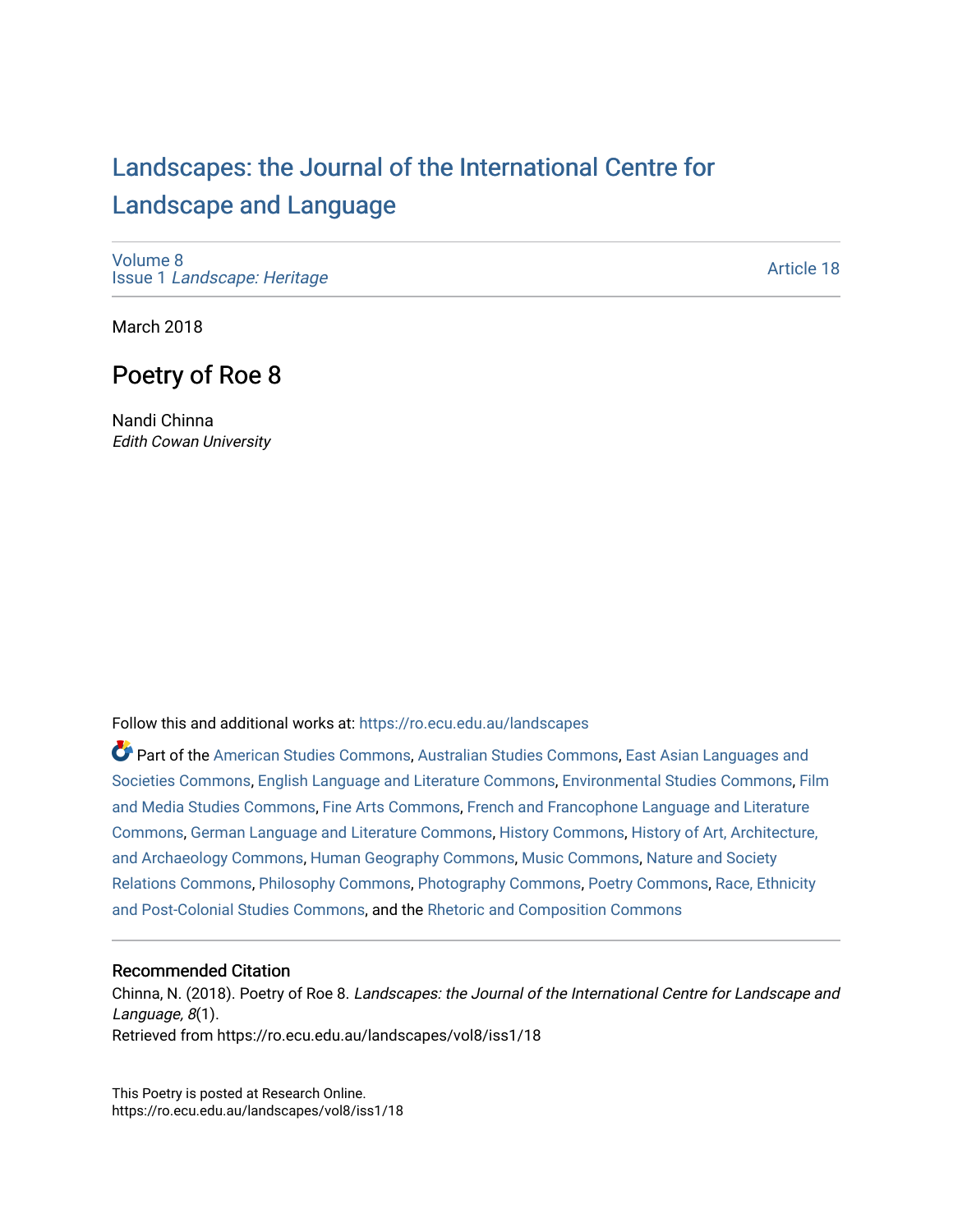# **Poetry of Roe 8**

*Nandi Chinna*

### *Nannas'*

Because silver hair shines in the moonlight we dress in black and cover our heads when we stalk at night in the banksia woods.

The dumped couch is a handy screen; fallen branches make crooked spoons to stir our diversionary recipe.

Buckets of cement in each hand we stagger towards the fence line, becoming statues in the headlights of passing cars;

becoming tuart, balga, marri.

When I tell the policeman that I'm old enough to be his Nanna he snarls *Why don't you act like one*, which is what I am doing; mixing and stirring,

pouring wet cement into the fence post holes, holding the future from the inside of the compound, railing against extinction from the muted

grey space of the paddy wagon.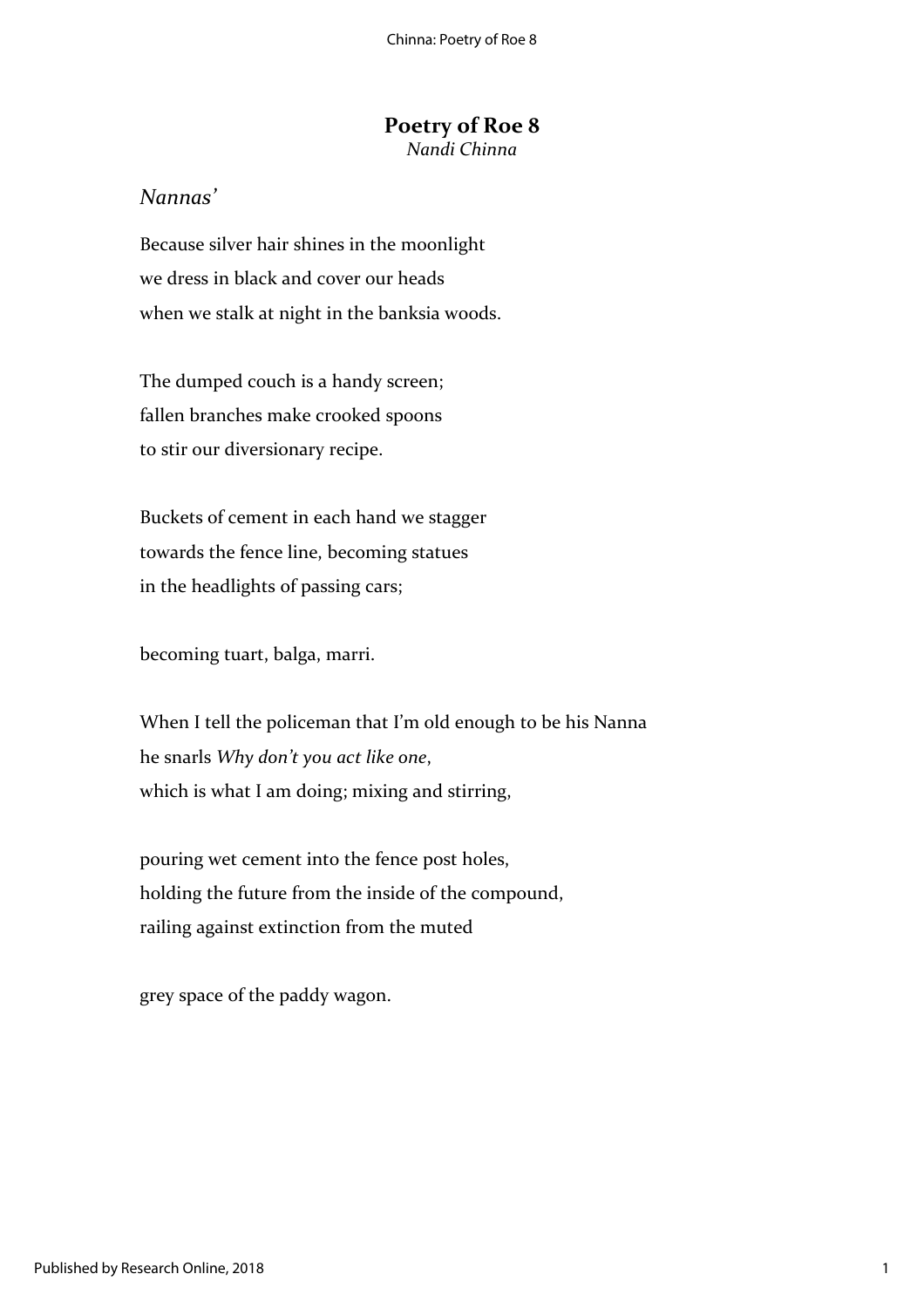## *Watch, 8th January 2017*

I'm not a detective. So how is it that I'm waiting in the Bibra Lake car park, recording the license plates of white utes, while the animal trappers sit in the shade at the edge of the lake laughing and eating from their orange eskys?

Then its on. They start their engines, leave the car park, I'm right behind my no Roe 8 stickers a dead giveaway. They accelerate–slow down– damn they lose me at the traffic lights. Ha! They must think, but here I am again waiting at the gate until they emerge again.

To the east I can see Bibra Lake a mass of green billowing typha grass, water dotted with birds. At the top of the Norfolk Island Pine tree a white eagle is also watching, and waiting.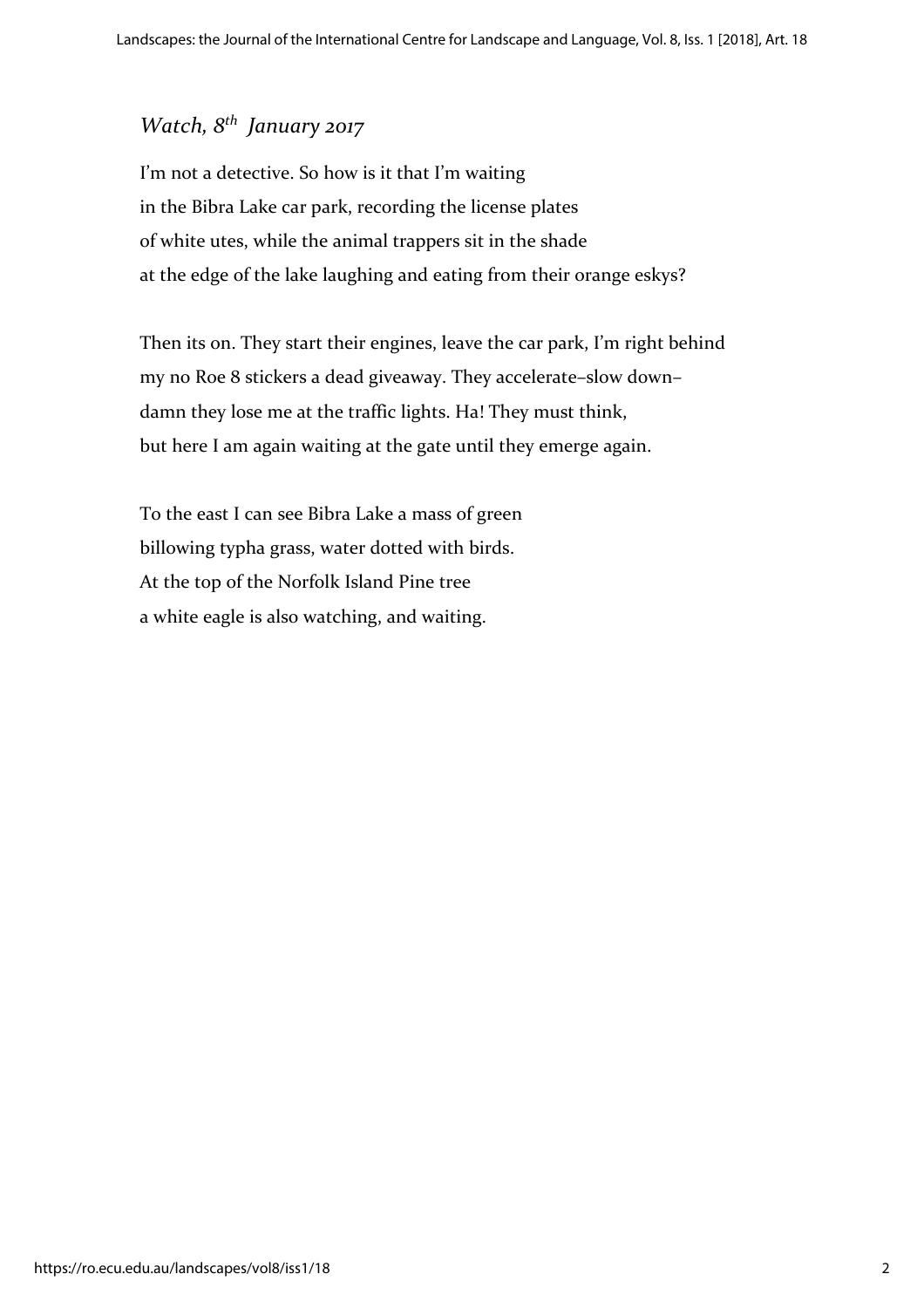## *16 January 2017*

The tawny frogmouth owls have flown out from the falling tree.

The woody pear flowers tumble through the steel teeth of the mulcher.

Our houses are full of dust.